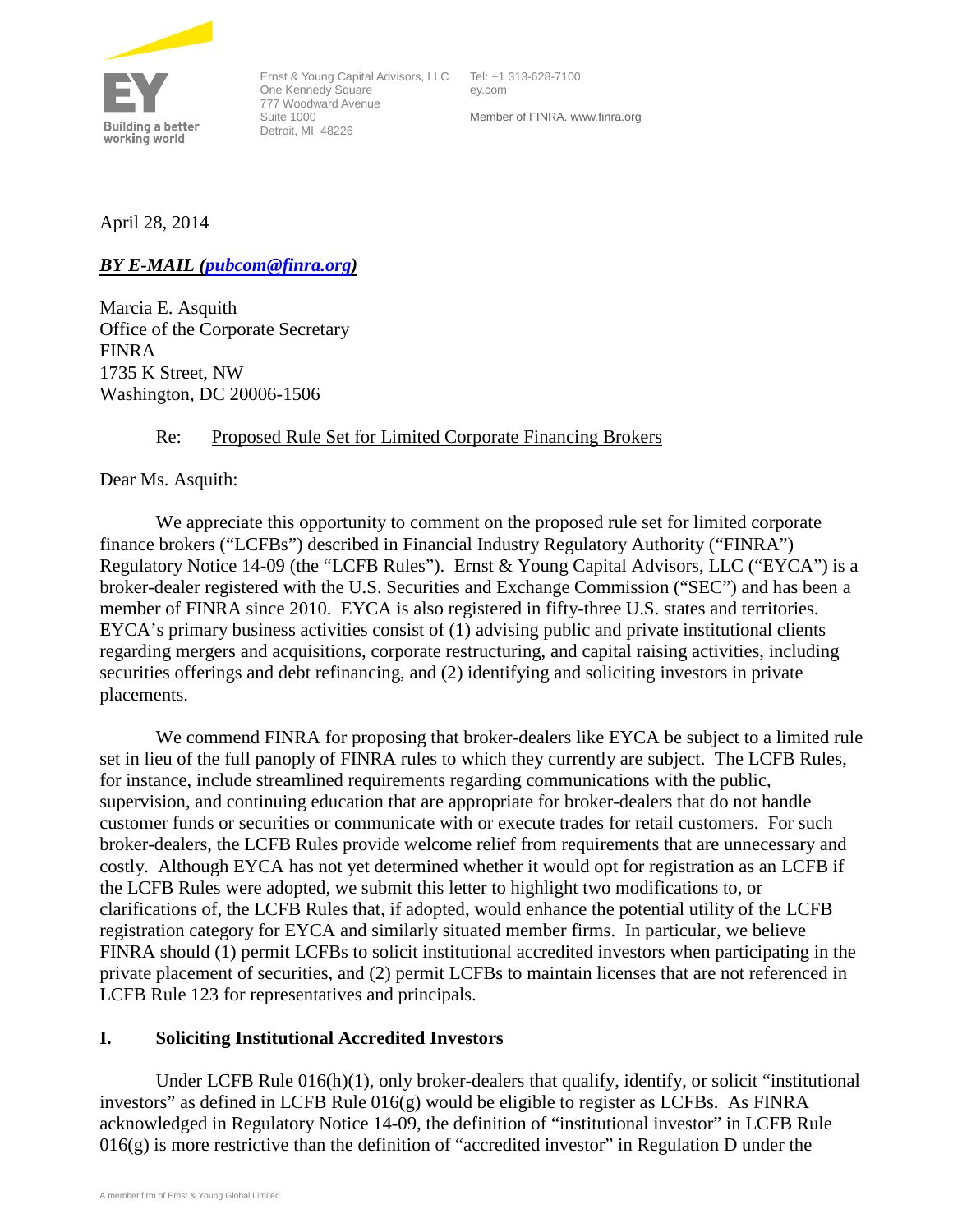

Page 2 Marcia E. Asquith FINRA

Securities Act of 1933. For instance, and most significantly from EYCA's perspective, whereas broker-dealers that participate in private placements pursuant to Rule 506 of Regulation D are currently permitted to solicit institutions with total assets in excess of \$5,000,000, LCFBs generally would be prohibited under LCFB Rules from soliciting institutions with total assets of less than \$50,000,000 (unless they fell into one of only a few categories of entities enumerated in the LCFB Rules, such as banks or registered investment companies). Thus, broker-dealers that otherwise would be eligible to register as LCFBs would be prohibited from doing so if they solicited institutions with total assets of between \$5,000,000 and \$50,000,000. We urge FINRA to permit broker-dealers that solicit such institutions to register as LCFBs.

FINRA justifies this gap in LCFB eligibility by noting that "[a]pplication of the LCFB Rules to firms that market and sell private placements to accredited investors would require FINRA to expand the applicable conduct rules and other provisions."<sup>[1](#page-1-0)</sup> It is not clear which requirements FINRA has in mind, particularly if the accredited investors in question are institutions.<sup>[2](#page-1-1)</sup> Moreover, the overriding differences between potential LCFBs and broker-dealers ineligible for registration as LCFBs is – and so the key consideration when determining whether existing FINRA rules should apply to LCFBs should be – that potential LCFBs do not handle customer funds or securities and do not interact with retail customers. These differences exist irrespective of whether potential LCFBs solicit institutional accredited investors with total assets of between \$5,000,000 and \$50,000,000, or institutional accredited investors with total assets of greater than \$50,000,000.

In addition, the SEC has determined that accredited investors are "those persons whose financial sophistication and ability to sustain the risk of loss of investment or ability to fend for themselves render the protections of the Securities Act's registration process unnecessary."<sup>[3](#page-1-2)</sup> If institutional accredited investors with total assets of between \$5,000,000 and \$50,000,000 are sufficiently sophisticated that *offerings* to such investors are not subject to additional requirements under the Securities Act relative to offerings to other accredited investors, there is no reason that the *broker-dealers participating in offerings* to institutional accredited investors with total assets of between \$5,000,000 and \$50,000,000 should be subject to additional requirements under FINRA rules relative to broker-dealers participating in offerings to other accredited investors.

<span id="page-1-0"></span><sup>&</sup>lt;sup>1</sup> FINRA Regulatory Notice 14-09, note 3.

<span id="page-1-1"></span><sup>&</sup>lt;sup>2</sup> For instance, if, as a consequence of permitting LCFBs to solicit accredited investors, FINRA elected to incorporate into the LCFB Rules FINRA Rule 5123 (Private Placements of Securities), which imposes a filing requirement on brokerdealers that sell securities in private placements, doing so would have no effect on LCFBs that solicit *institutional* accredited investors because broker-dealers that solicit such investors are exempt from the requirements of the rule. FINRA Rule 5123(b)(1)(J) exempts offerings sold to accredited investors described in Securities Act Rule 501(a)(1), (2), (3), or  $(7) - i.e.,$  institutional accredited investors.

<span id="page-1-2"></span><sup>&</sup>lt;sup>3</sup> SEC Securities Act Release No. 6683 (Jan. 16, 1987) (proposing, among other things, to include corporations and partnerships with total assets in excess of \$5,000,000 within the scope of the definition of "accredited investors" for purposes of Regulation D).